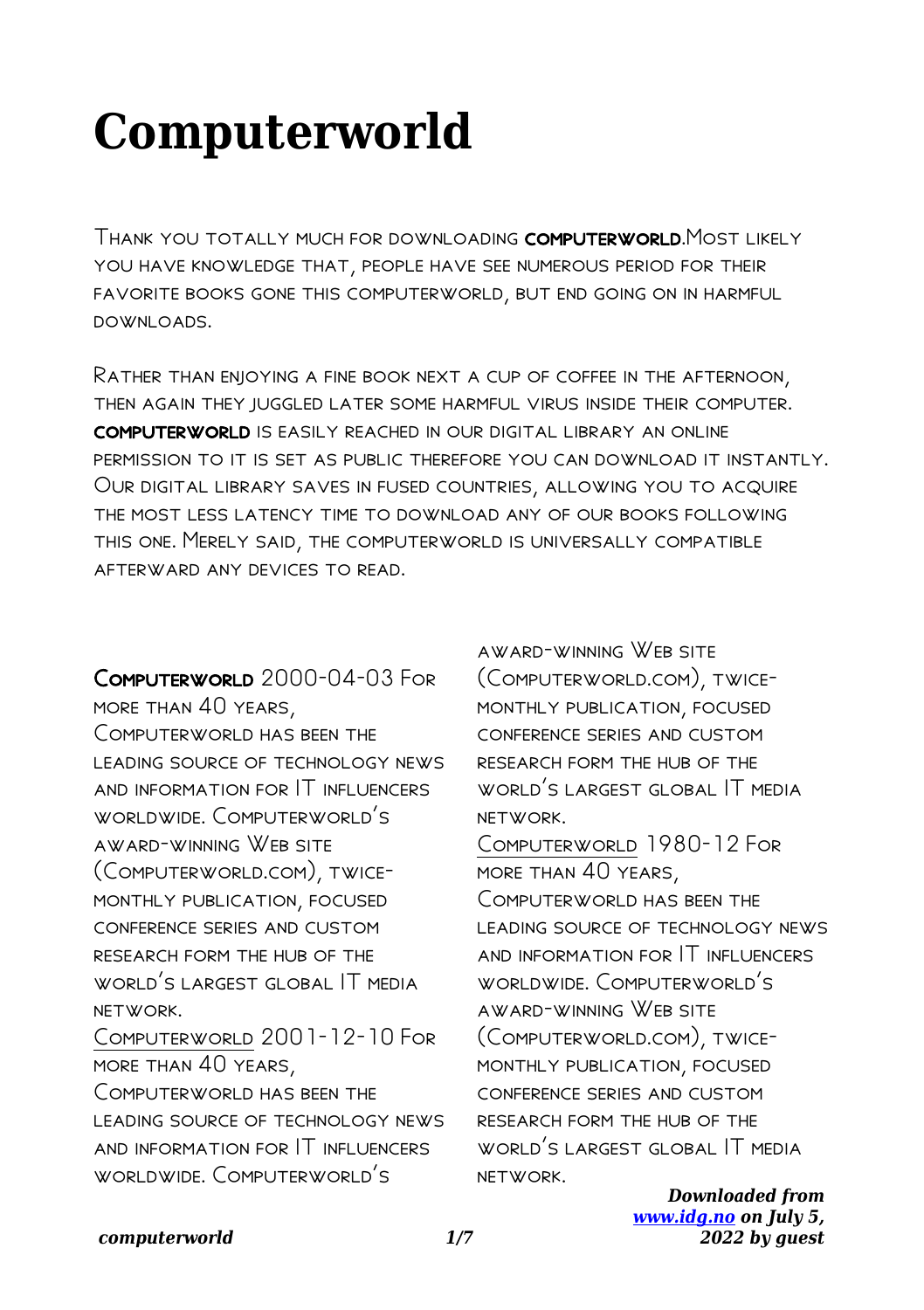COMPUTERWORLD 1988 FOR MORE than 40 years, Computerworld has been the leading source of technology news and information for IT influencers worldwide. Computerworld's award-winning WEB SITE (COMPUTERWORLD.COM). twice-monthly publication, focused conference series and custom research form the hub of the world's largest global IT media network.

Computerworld 1983-04-11 For more than 40 years,

Computerworld has been the leading source of technology news and information for IT influencers worldwide. Computerworld's award-winning Web site (Computerworld.com), twicemonthly publication, focused conference series and custom research form the hub of the world's largest global IT media network.

Computerworld 1993-11-01 For more than 40 years,

Computerworld has been the leading source of technology news and information for IT influencers worldwide. Computerworld's award-winning Web site (Computerworld.com), twicemonthly publication, focused conference series and custom research form the hub of the WORLD'S LARGEST GLOBAL IT MEDIA network.

Computerworld 1993-08-23 For more than 40 years,

Computerworld has been the leading source of technology news and information for IT influencers worldwide. Computerworld's award-winning Web site (Computerworld.com), twicemonthly publication, focused conference series and custom research form the hub of the world's largest global IT media network.

Computerworld 1980-05-05 For more than 40 years, COMPUTERWORLD HAS BEEN THE leading source of technology news and information for IT influencers worldwide. Computerworld's award-winning Web site (Computerworld.com), twicemonthly publication, focused conference series and custom research form the hub of the world's largest global IT media network.

Computerworld 1987-03-02 For more than 40 years, Computerworld has been the leading source of technology news and information for IT influencers worldwide. Computerworld's award-winning Web site (Computerworld.com), twicemonthly publication, focused conference series and custom research form the hub of the world's largest global IT media network.

Computerworld HA**D&Whodded from** *[www.idg.no](http://www.idg.no) on July 5,* Computerworld 1984-11 For more than 40 years,

*2022 by guest*

# *computerworld 2/7*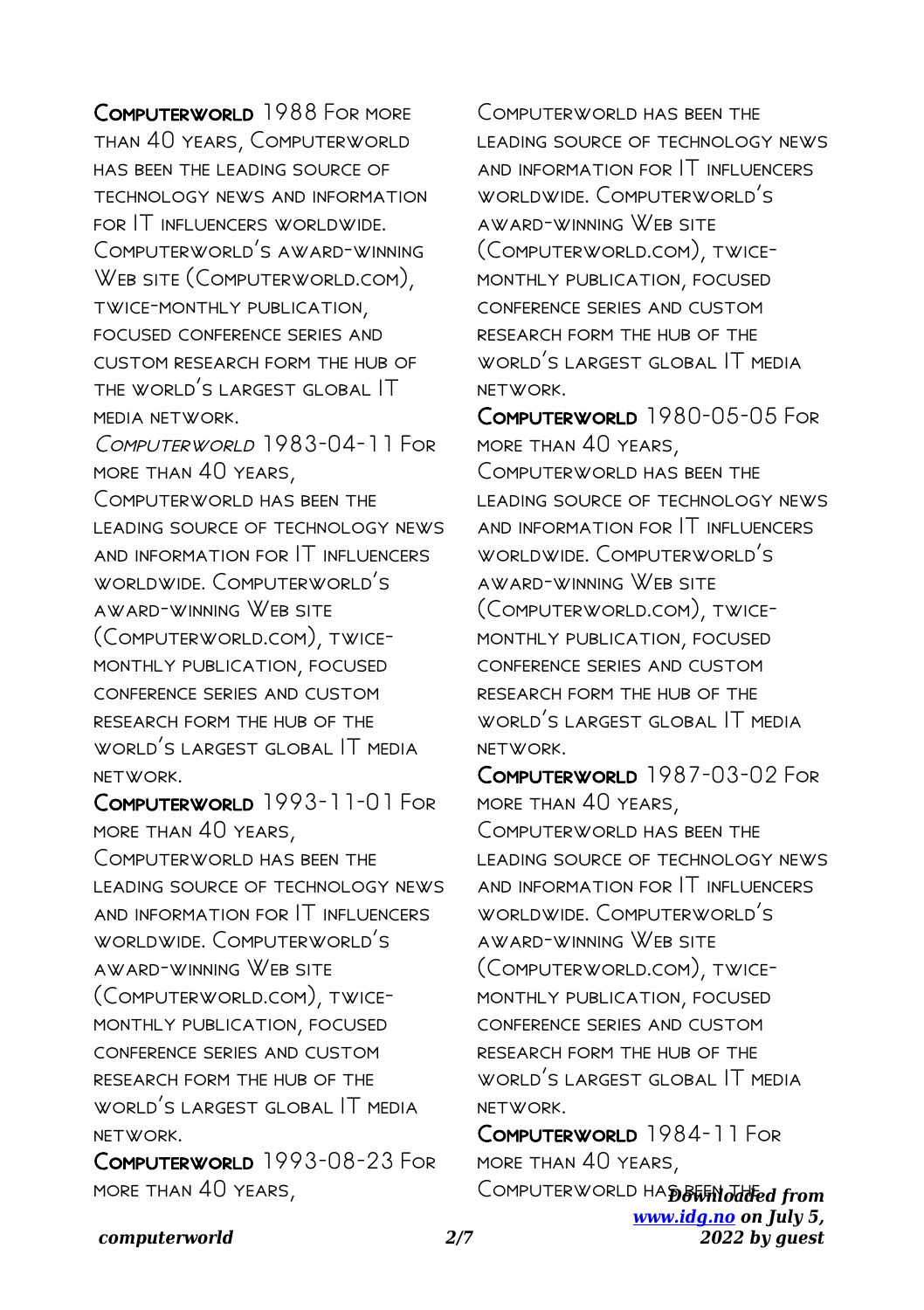LEADING SOURCE OF TECHNOLOGY NEWS and information for IT influencers worldwide. Computerworld's award-winning Web site (Computerworld.com), twicemonthly publication, focused conference series and custom research form the hub of the world's largest global IT media network.

COMPLITERWORLD 1988-02-08 FOR more than 40 years,

Computerworld has been the leading source of technology news and information for IT influencers worldwide. Computerworld's award-winning Web site (Computerworld.com), twicemonthly publication, focused conference series and custom research form the hub of the WORLD'S LARGEST GLOBAL IT MEDIA network.

Computerworld 1977-09-26 For more than 40 years,

COMPUTERWORLD HAS BEEN THE leading source of technology news and information for IT influencers worldwide. Computerworld's award-winning Web site (Computerworld.com), twicemonthly publication, focused conference series and custom research form the hub of the world's largest global IT media network. Computerworld 1985-03-25 For

more than 40 years, Computerworld has been the leading source of technology news

and information for IT influencers worldwide. Computerworld's award-winning Web site (Computerworld.com), twicemonthly publication, focused conference series and custom research form the hub of the world's largest global IT media network.

Computerworld 1980-10-20 For more than 40 years, Computerworld has been the leading source of technology news and information for IT influencers worldwide. Computerworld's award-winning Web site (Computerworld.com), twicemonthly publication, focused conference series and custom research form the hub of the world's largest global IT media network.

Computerworld 1999-03-15 For more than 40 years, COMPLITERWORLD HAS REEN THE leading source of technology news and information for IT influencers worldwide. Computerworld's award-winning Web site (Computerworld.com), twicemonthly publication, focused conference series and custom research form the hub of the world's largest global IT media network.

**AND INFORMATION FOR Downloaded from** *[www.idg.no](http://www.idg.no) on July 5, 2022 by guest* Computerworld 1981-10-26 For more than 40 years, Computerworld has been the leading source of technology news

# *computerworld 3/7*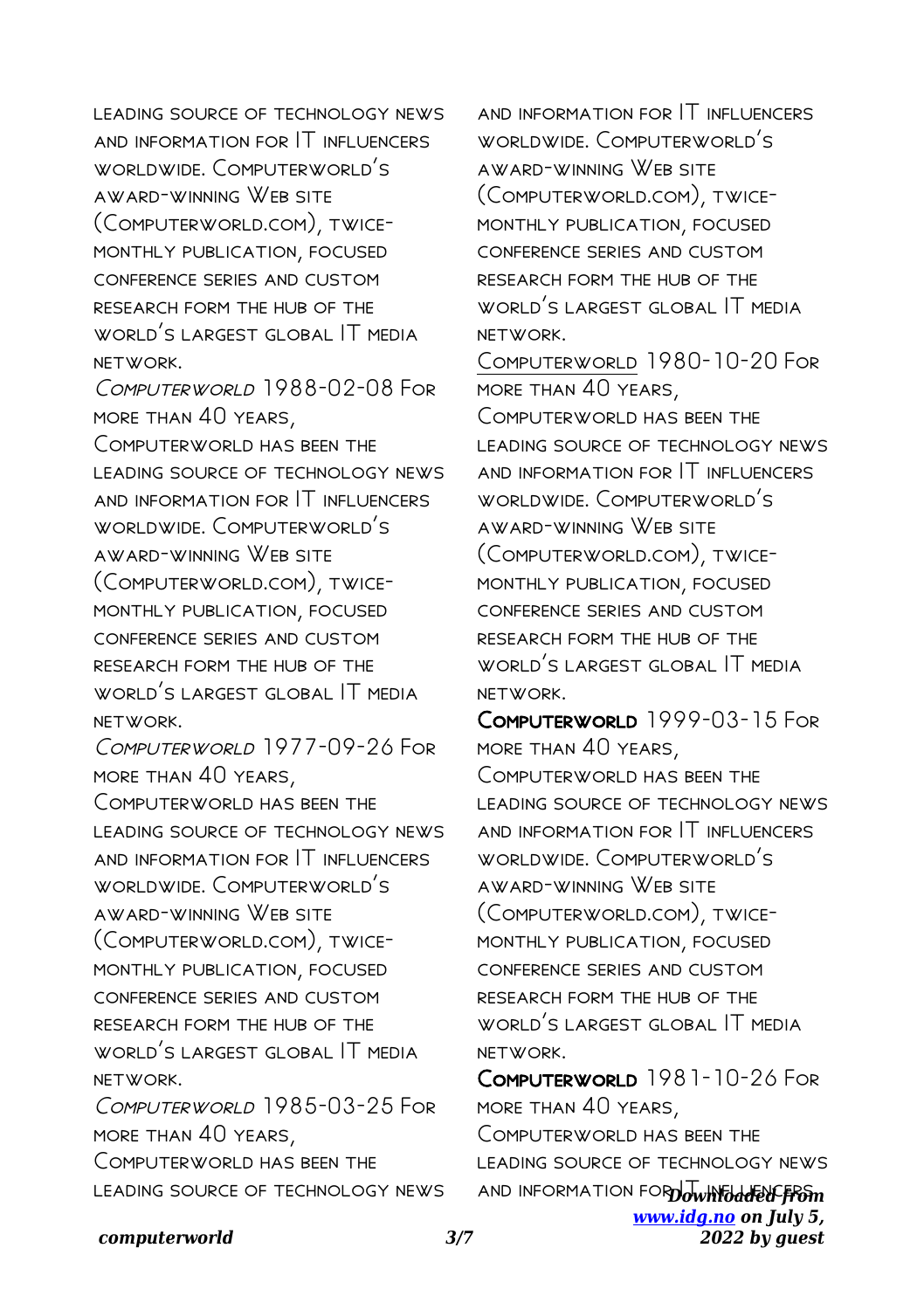worldwide. Computerworld's award-winning Web site (Computerworld.com), twicemonthly publication, focused conference series and custom research form the hub of the world's largest global IT media network.

Computerworld 1999-08-16 For more than 40 years, COMPLITERWORLD HAS REEN THE leading source of technology news and information for IT influencers worldwide. Computerworld's award-winning Web site (Computerworld.com), twicemonthly publication, focused conference series and custom research form the hub of the world's largest global IT media network.

Computerworld 2000-05-22 For more than 40 years,

Computerworld has been the leading source of technology news and information for IT influencers worldwide. Computerworld's award-winning Web site (Computerworld.com), twicemonthly publication, focused conference series and custom research form the hub of the WORLD'S LARGEST GLOBAL IT MEDIA network.

Computerworld 1982-06-07 For more than 40 years, Computerworld has been the leading source of technology news and information for IT influencers worldwide. Computerworld's

award-winning Web site (Computerworld.com), twicemonthly publication, focused conference series and custom research form the hub of the WORLD'S LARGEST GLOBAL IT MEDIA network.

Computerworld 1985-09-30 For more than 40 years, COMPUTERWORLD HAS BEEN THE leading source of technology news and information for IT influencers worldwide. Computerworld's award-winning Web site (Computerworld.com), twicemonthly publication, focused conference series and custom research form the hub of the world's largest global IT media network.

COMPUTERWORLD 1983-07-11 FOR more than 40 years,

COMPUTERWORLD HAS BEEN THE leading source of technology news and information for IT influencers worldwide. Computerworld's award-winning Web site (Computerworld.com), twicemonthly publication, focused conference series and custom research form the hub of the world's largest global IT media network.

**AWARD-WINNING WEDSWEIOaded from** *[www.idg.no](http://www.idg.no) on July 5,* Computerworld 1975-09-10 For more than 40 years, COMPLITERWORLD HAS REEN THE leading source of technology news and information for IT influencers worldwide. Computerworld's

*2022 by guest*

## *computerworld 4/7*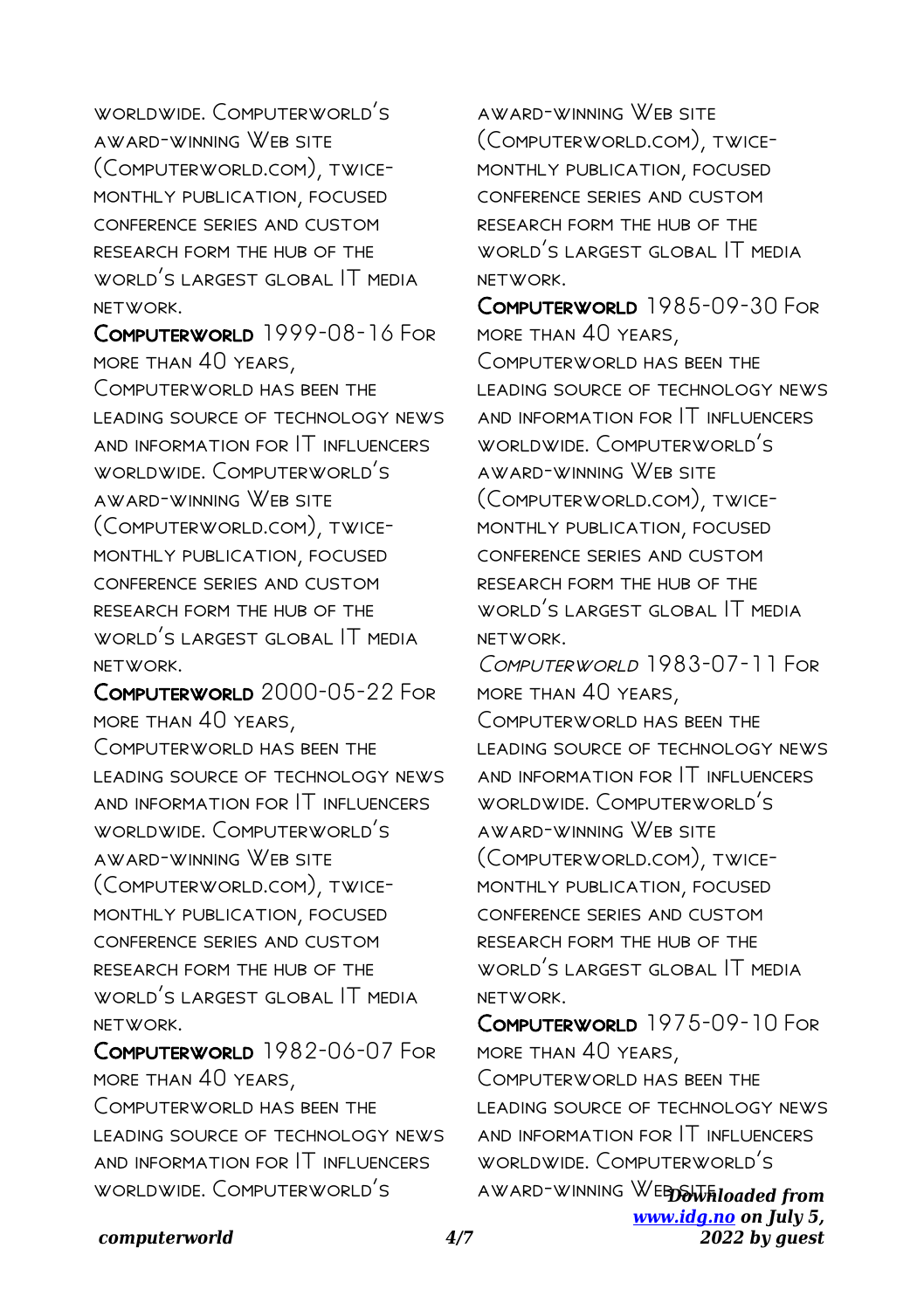(Computerworld.com), twicemonthly publication, focused conference series and custom research form the hub of the WORLD'S LARGEST GLOBAL IT MEDIA network.

Computerworld 1973-08-29 For more than 40 years,

Computerworld has been the leading source of technology news and information for IT influencers worldwide. Computerworld's award-winning Web site (Computerworld.com), twicemonthly publication, focused conference series and custom research form the hub of the WORLD'S LARGEST GLOBAL IT MEDIA network.

Computerworld 1986-10-27 For more than 40 years, COMPUTERWORLD HAS BEEN THE leading source of technology news and information for IT influencers worldwide. Computerworld's award-winning Web site (Computerworld.com), twicemonthly publication, focused conference series and custom research form the hub of the WORLD'S LARGEST GLOBAL IT MEDIA network. Computerworld 1976-12-20 For more than 40 years, Computerworld has been the LEADING SOURCE OF TECHNOLOGY NEWS and information for IT influencers worldwide. Computerworld's award-winning Web site (Computerworld.com), twicemonthly publication, focused conference series and custom research form the hub of the world's largest global IT media network.

COMPUTERWORLD 1993-06-21 FOR more than 40 years,

COMPUTERWORLD HAS BEEN THE leading source of technology news and information for IT influencers worldwide. Computerworld's award-winning Web site (Computerworld.com), twicemonthly publication, focused conference series and custom research form the hub of the world's largest global IT media network.

Computerworld 1984-05-21 For more than 40 years, COMPUTERWORLD HAS BEEN THE leading source of technology news and information for IT influencers worldwide. Computerworld's award-winning Web site (Computerworld.com), twicemonthly publication, focused conference series and custom research form the hub of the world's largest global IT media network.

Computerworld 2000-03-06 For more than 40 years,

MONTHLY PUBLICATIO**D** o<del>wn loaded</del> from Computerworld has been the leading source of technology news and information for IT influencers worldwide. Computerworld's award-winning Web site (Computerworld.com), twice-

> *[www.idg.no](http://www.idg.no) on July 5, 2022 by guest*

### *computerworld 5/7*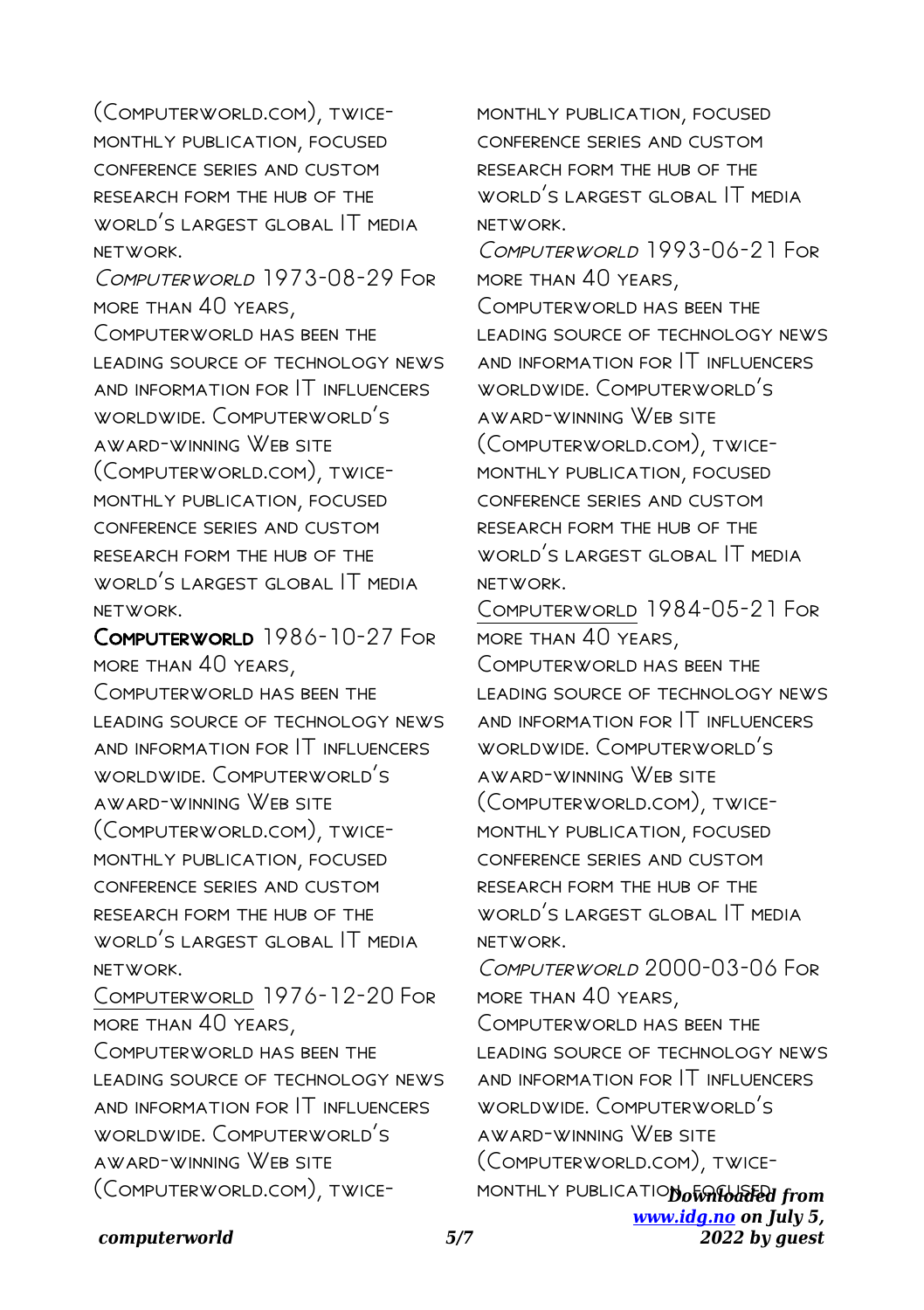conference series and custom research form the hub of the world's largest global IT media network.

Computerworld 1985-07-22 For more than 40 years, COMPLITERWORLD HAS REEN THE leading source of technology news and information for IT influencers worldwide. Computerworld's award-winning Web site (Computerworld.com), twicemonthly publication, focused conference series and custom research form the hub of the world's largest global IT media network.

Computerworld 1985-10-07 For more than 40 years,

Computerworld has been the leading source of technology news and information for IT influencers worldwide. Computerworld's award-winning Web site (Computerworld.com), twicemonthly publication, focused conference series and custom research form the hub of the WORLD'S LARGEST GLOBAL IT MEDIA network.

COMPUTERWORLD 1985-04-22 FOR more than 40 years,

COMPUTERWORLD HAS BEEN THE leading source of technology news and information for IT influencers worldwide. Computerworld's award-winning Web site (Computerworld.com), twicemonthly publication, focused conference series and custom

research form the hub of the world's largest global IT media network.

Computerworld 1987-04-20 For more than 40 years,

COMPUTERWORLD HAS BEEN THE LEADING SOURCE OF TECHNOLOGY NEWS and information for IT influencers worldwide. Computerworld's award-winning Web site (Computerworld.com), twicemonthly publication, focused conference series and custom research form the hub of the world's largest global IT media network.

COMPUTERWORLD 1996-09-09 FOR more than 40 years, Computerworld has been the leading source of technology news and information for IT influencers worldwide. Computerworld's award-winning Web site (Computerworld.com), twicemonthly publication, focused conference series and custom research form the hub of the world's largest global IT media network.

RESEARCH FORM THE H**UB whildated from** *[www.idg.no](http://www.idg.no) on July 5,* COMPUTERWORLD 1994-01-24 FOR more than 40 years, COMPUTERWORLD HAS BEEN THE LEADING SOURCE OF TECHNOLOGY NEWS and information for IT influencers worldwide. Computerworld's award-winning Web site (Computerworld.com), twicemonthly publication, focused conference series and custom

*2022 by guest*

### *computerworld 6/7*